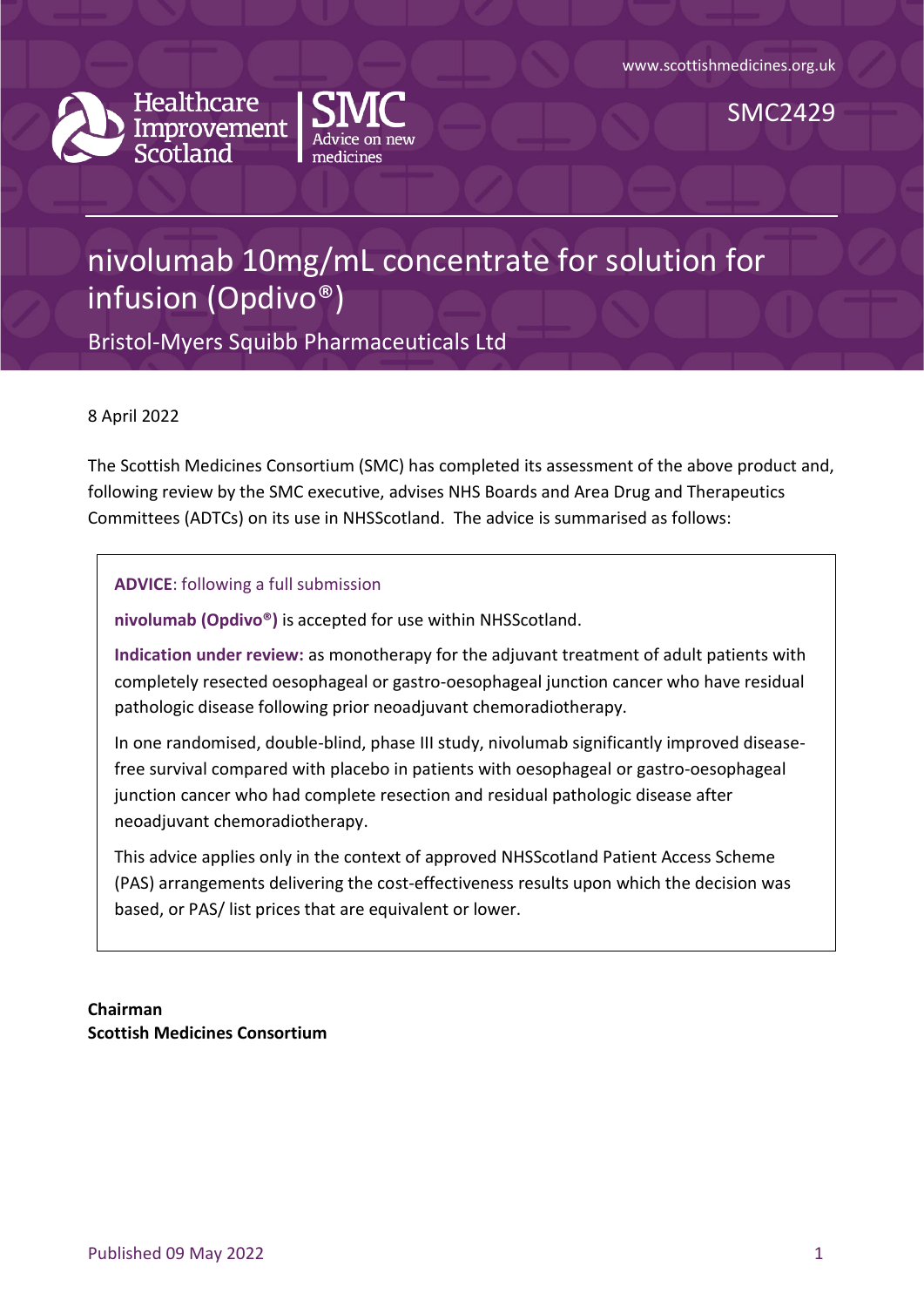#### Indication

As monotherapy for the adjuvant treatment of adult patients with completely resected oesophageal or gastro-oesophageal junction cancer who have residual pathologic disease following prior neoadjuvant chemoradiotherapy.<sup>1</sup>

#### Dosing Information

As monotherapy, the recommended dose of nivolumab by intravenous infusion is either 240mg every 2 weeks or 480mg every 4 weeks for the first 16 weeks, followed by 480mg every 4 weeks. The maximum treatment duration for adjuvant therapy is 12 months.

Dosing delay or discontinuation may be required based on individual safety and tolerability. Refer to the summary of product characteristics (SPC) for details.

Treatment must be initiated and supervised by physicians experienced in the treatment of cancer.<sup>1</sup>

### Product availability date

30 September 2021

Nivolumab meets SMC orphan equivalent and end of life criteria.

## Summary of evidence on comparative efficacy

Nivolumab is a human monoclonal antibody, which binds to the programmed death-1 (PD-1) receptor and blocks its interaction with programmed death-ligand 1 (PD-L1) and PD-L2. This potentiates T-cell responses, including anti-tumour responses. 1,2

The evidence for nivolumab in the adjuvant treatment of oesophageal or gastro-oesophageal junction cancer comes from one international, randomised, double-blind, placebo-controlled study, CheckMate 577. Eligible patients were aged ≥18 years with stage II or III carcinoma of the oesophagus or gastro-oesophageal junction (according to the American Joint Committee on Cancer 7<sup>th</sup> edition) which was histologically confirmed as predominantly adenocarcinoma or squamous cell carcinoma. They had completed neoadjuvant chemoradiotherapy (using platinumbased chemotherapy), followed by complete surgical resection but had residual pathologic disease on the pathology report of the resected specimens. They were disease-free within 4 weeks of randomisation and had Eastern Co-operative Oncology Group (ECOG) performance status score of 0 or  $1.^{2,3}$ 

Four to 16 weeks after surgery, 794 patients were randomised to receive nivolumab or placebo in a 2:1 ratio. Nivolumab 240mg or placebo was administered intravenously over 30 minutes every 2 weeks for 16 weeks, followed by 480mg over 30 minutes every 4 weeks for up to one year or until recurrent disease, intolerable toxicity or withdrawal of consent. Randomisation was stratified according to histology (squamous cell carcinoma versus adenocarcinoma), pathologic lymph node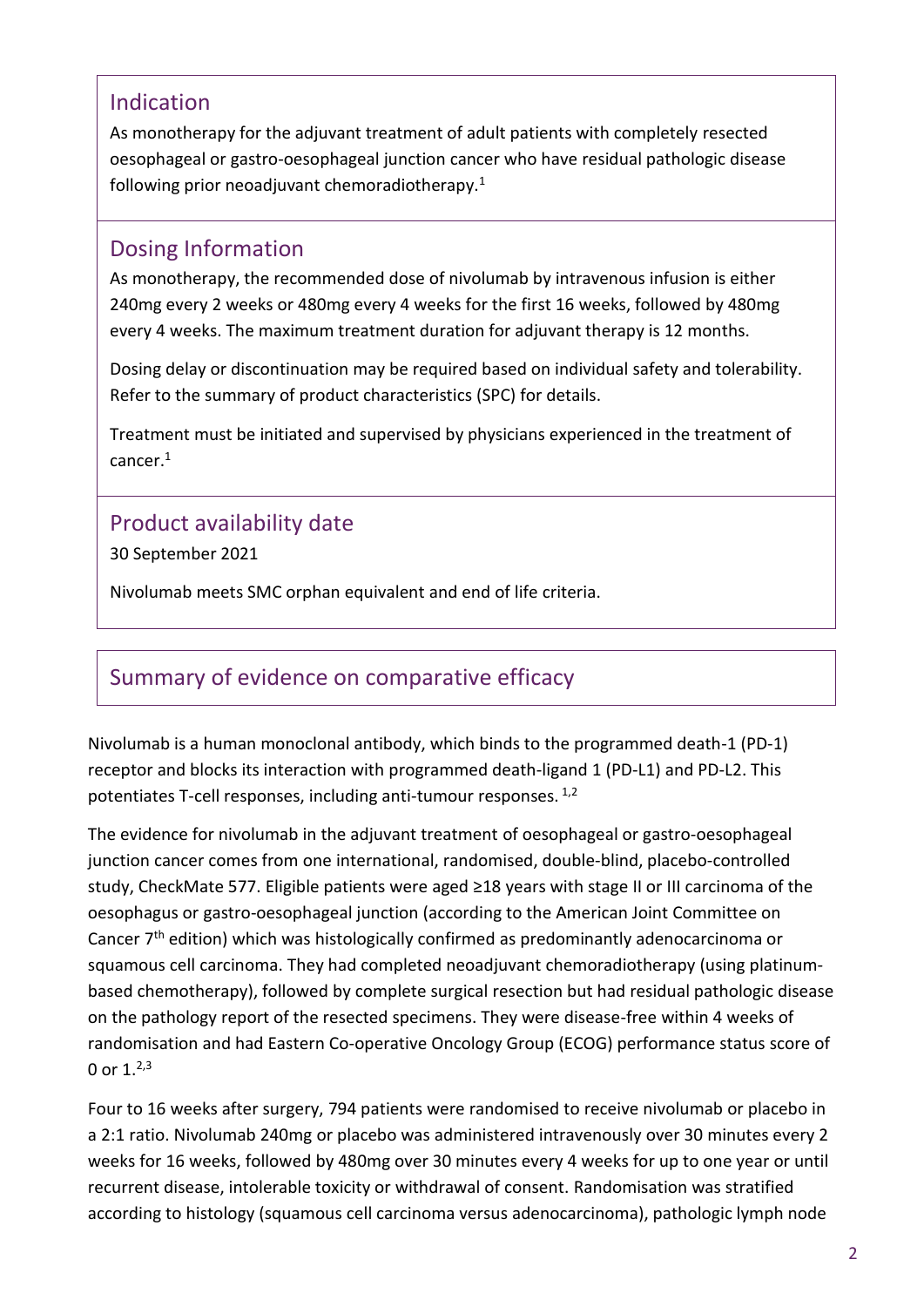status (positive [≥ ypN1] versus negative [ypN0]) and tumour cell PD-L1 expression (≥1% versus <1% or indeterminate/non-evaluable). Dose reductions were not permitted to manage toxicity but treatment could be interrupted or delayed for up to 6 weeks during the first 16 weeks of the study or for up to 10 weeks during the rest of the study.  $2,3$ 

The primary outcome was disease-free survival (DFS), defined as the time from randomisation to first recurrence or death, whichever occurred first before subsequent anti-cancer therapy. Recurrence was defined as the appearance of one or more new local, regional or distant lesions, as assessed by investigators. Efficacy analyses were performed in the intention to treat (ITT) population following a hierarchical statistical testing strategy, which included the primary outcome (DFS) and the secondary outcome (overall survival) at interim and final analyses. <sup>2,3</sup>

At the cut-off date in July 2020, after a median follow up of 24.4 months, median DFS was significantly improved in the nivolumab group compared with the placebo group. This was supported by results of an ad hoc updated analysis (cut-off date February 2021) after a median follow up of 32.2 months. At the first interim analysis for overall survival, only 228 of the total 460 deaths, planned for the final overall survival analysis, had occurred; the data were not mature and are not available. The study included exploratory outcomes of distant metastasis-free survival (DMFS: defined as the time between randomisation and date of first distant recurrence [determined by investigator and not including local or regional recurrences] or death from any cause) and investigator assessed progression-free survival after subsequent therapy (PFS2: defined as time between randomisation and date when patients progressed on subsequent therapy, started second subsequent therapy or died). These exploratory outcomes were not controlled for multiplicity and are descriptive only.<sup>2,3</sup> Details are presented in table 1.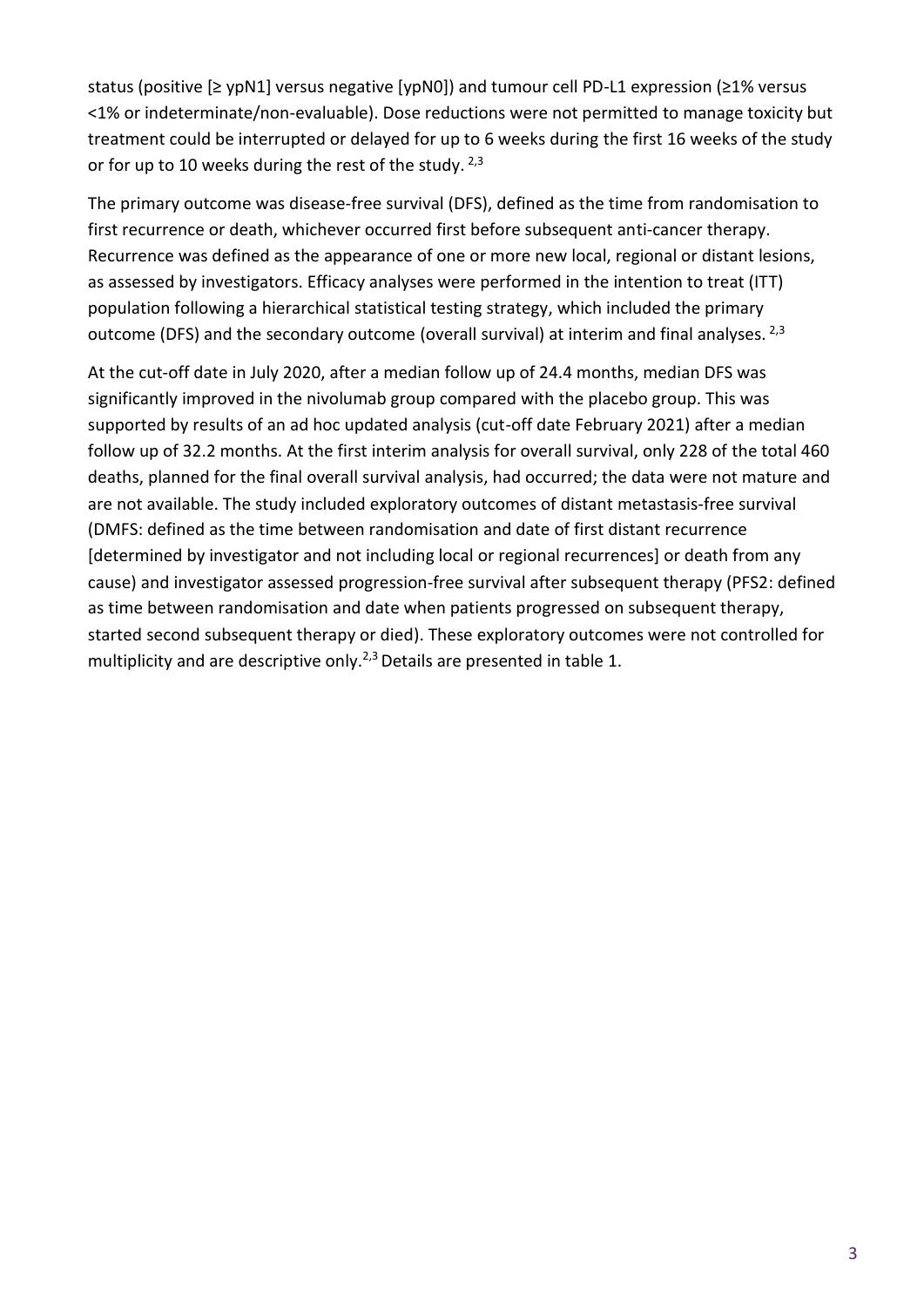|                             | Pre-specified interim analysis<br>(July 2020) |                      | <b>Updated ad hoc analysis</b><br>(February 2021) |                      |
|-----------------------------|-----------------------------------------------|----------------------|---------------------------------------------------|----------------------|
|                             | <b>Nivolumab</b><br>$(n=532)$                 | Placebo<br>$(n=262)$ | <b>Nivolumab</b><br>$(n=532)$                     | Placebo<br>$(n=262)$ |
| Median duration of          | 24.4                                          |                      | 32.2                                              |                      |
| follow-up, months           |                                               |                      |                                                   |                      |
| <b>Primary outcome</b>      |                                               |                      |                                                   |                      |
| Patients with a DFS         | 241 (45%)                                     | 155 (59%)            | 268 (50%)                                         | 171 (65%)            |
| event, $n$ $%$              |                                               |                      |                                                   |                      |
| Median DFS, months          | 22.4                                          | 11.0                 | 22.4                                              | 10.4                 |
| HR (95% CI), p-value        | 0.69 (0.56 to 0.85), p<0.001                  |                      | $0.67$ (0.55 to 0.81)                             |                      |
| DFS rate at 6 months        | 72%                                           | 63%                  |                                                   |                      |
| DFS rate at 12 months       |                                               | $\overline{a}$       | 62%                                               | 46%                  |
| DFS rate at 24 months       |                                               |                      | 48%                                               | 36%                  |
| <b>Exploratory outcomes</b> |                                               |                      |                                                   |                      |
| <b>Patients with DMFS</b>   | 218 (41%)                                     | 134 (51%)            | 253 (48%)                                         | 154 (59%)            |
| event, $n$ $%$              |                                               |                      |                                                   |                      |
| Median DMFS, months         | 28.3                                          | 17.6                 | 29.4                                              | 16.6                 |
| HR (95% CI)                 | 0.74 (0.60 to 0.92)                           |                      | 0.71 (0.58 to 0.87)                               |                      |
| Patients with PFS2          | 163 (31%)                                     | 100 (38%)            | 203 (38%)                                         | 120 (46%)            |
| event, $n$ $%$              |                                               |                      |                                                   |                      |
| Median PFS2, months         | Not reached                                   | 32.1                 | Not reached                                       | 30.7                 |
| HR (95% CI)                 | $0.77$ (0.60 to 0.99)                         |                      | $0.77$ (0.61 to 0.96)                             |                      |

#### **Table 1: Efficacy results in all randomised patients of the CheckMate 577 study2,3**

DFS=disease-free survival; HR=hazard ratio; CI=confidence interval; DMFS=distant metastasis-free survival; PFS2=progression-free survival after subsequent therapy

In CheckMate 577, quality of life was measured as an exploratory outcome using the Functional Assessment of Cancer Therapy-Esophageal (FACT-E) questionnaire, FACT-General (FACT-G), the abbreviated FACT-General (FACT-G7) questionnaire and EuroQoL 5 dimensional 3-level (EQ-5D-3L) utility index and visual analogue scale. Baseline scores were similar in nivolumab and placebo treated patients. Mean changes from baseline increased (indicating improvement) for both treatment groups at all timepoints, when results were available for ≥10 patients, with the exception of a decrease from baseline at follow-up visit 2 for FACT-G7 and for FACT-G and FACT-G7 follow-up visits 1 and 2 in the placebo group.<sup>2,3</sup>

At the cut-off date of July 2020, the median duration of treatment was 10.1 months (range <0.1 to 14.2) in the nivolumab group and 9.0 months (range <0.1 to 15.0) in the placebo group. In the nivolumab group, 30% (157/532) of patients had received any subsequent treatment compared with 42% (111/262) of placebo patients. The most frequently administered treatments in the respective groups were other systemic anticancer therapy/chemotherapy (23% and 32%), radiotherapy (8.1% and 16%) and surgery (0.9% and 7.6%). Of systemic therapy, the majority of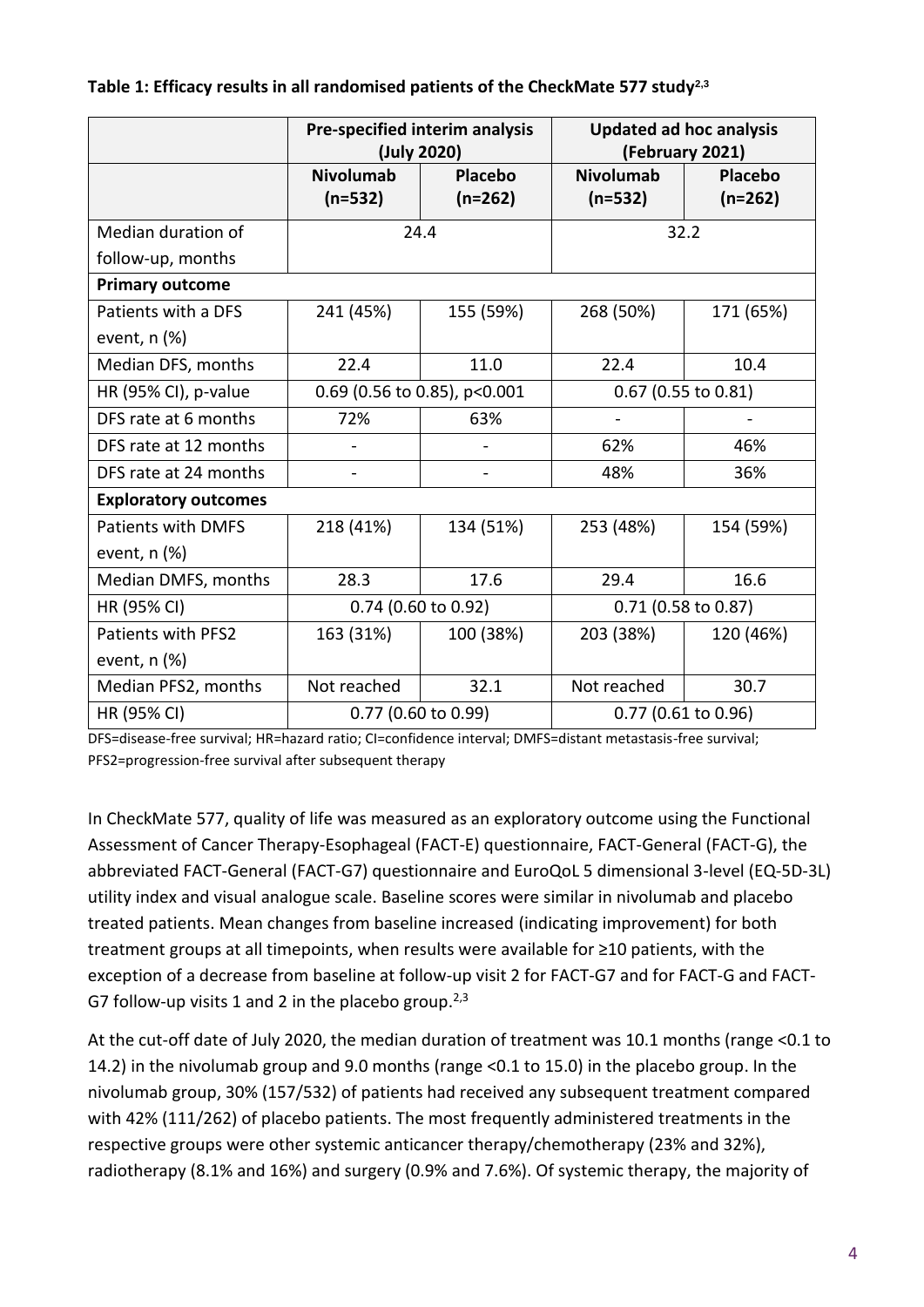patients received various chemotherapy medicines. Targeted therapy was used in 2.4% and 4.2% of patients respectively and immunotherapy in 0.8% and 7.3%, respectively.  $^{2,3}$ 

## Summary of evidence on comparative safety

At the July 2020 cut-off date of CheckMate 577, any treatment-emergent adverse event was reported by 96% (513/532) of nivolumab patients and 93% (243/260) of placebo patients and these were considered treatment-related in 71% and 46% respectively. In the nivolumab and placebo groups respectively, a grade 3 or higher treatment-emergent adverse event was reported in 34% versus 32% of patients and a serious adverse event in 30% of both groups. The proportions of patients with an adverse event that led to discontinuation were 13% of patients in the nivolumab group versus 7.7% of patients in the placebo group.<sup>2,3</sup>

The most frequently reported (incidence ≥10%) treatment-emergent adverse events reported in the nivolumab and placebo groups were: diarrhoea (29% in both), fatigue (27% versus 24%), nausea (23% versus 21%), cough (18% in both), vomiting (15% versus 16%), decreased appetite (15% versus 10%), dysphagia (13% versus 17%), decreased weight (13% versus 8.8%), pruritus (13% versus 6.2%), rash (12% versus 6.5%) abdominal pain (12% versus 14%), constipation (11% versus 12%), hypothyroidism (11% versus 1.5%) and dyspnoea (10% in both groups). In the nivolumab group, the most commonly reported immune-mediated adverse events were hypothyroidism/thyroiditis (11%), rash (7.9%), hyperthyroidism (6.6%) and pneumonitis (4.5%). The incidences of adverse events were similar at the February 2021 cut-off date.  $^2$ 

The safety data from CheckMate 577 are consistent with the known safety profile for nivolumab and no new risks have been identified.<sup>2</sup>

# Summary of clinical effectiveness issues

Oesophageal cancer is the seventh most common type of cancer and the sixth most common cause of deaths worldwide. There are two histological types: adenocarcinomas (which usually occurs in the lower oesophagus, including those in the gastro-oesophageal junction) that is more common in the UK and squamous cell carcinoma (which usually occurs in the upper or middle part of the oesophagus). At diagnosis, approximately 50% are locally or loco-regionally advanced and have the potential to be cured with loco-regional therapy. For patients with locally advanced adenocarcinoma, treatment options include neoadjuvant chemoradiotherapy or perioperative chemotherapy, both with surgery. For patients with locally advanced squamous cell carcinoma, treatment options include neoadjuvant chemoradiotherapy followed by curative surgery or definitive chemoradiotherapy with or without salvage surgery.<sup>2,4,5</sup> The combination of neoadjuvant chemoradiotherapy followed by surgery is generally more often considered for patients with squamous cell carcinoma but the risk of disease recurrence remains high and 70% to 75% of patients do not achieve a pathologic complete response after neoadjuvant chemoradiotherapy and prognosis is poorer than in patients who do.<sup>2</sup> Nivolumab is the first medicine to be licensed for the adjuvant treatment of patients who have received neoadjuvant chemoradiotherapy followed by complete resection but are found to have residual pathologic disease in the resected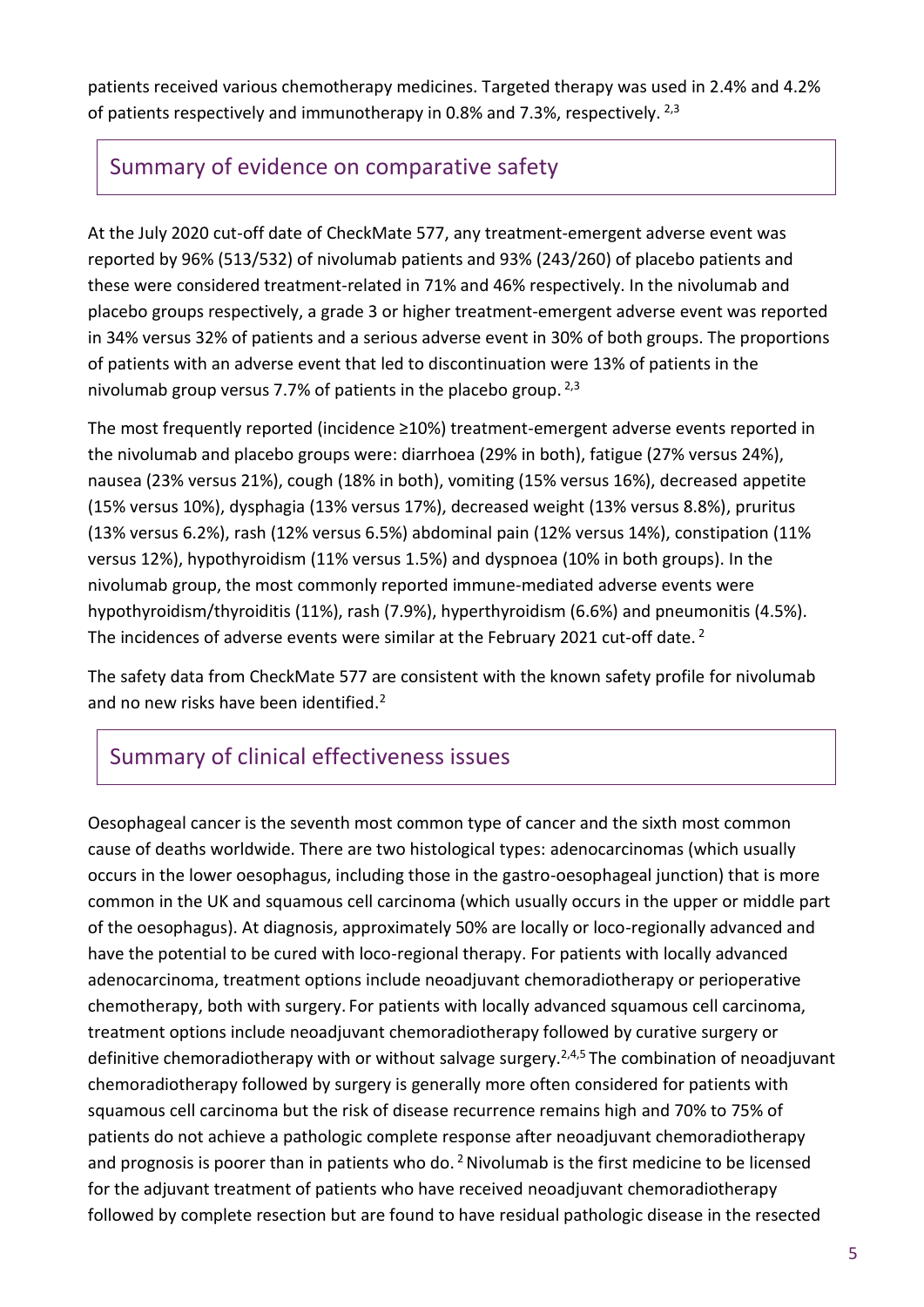tumour after their chemoradiotherapy.<sup>1</sup> There are currently no other treatments for these patients who undergo routine surveillance. Clinical experts consulted by SMC considered that nivolumab fills an unmet need in this therapeutic area, by providing a treatment option for these patients. Nivolumab meets SMC orphan equivalent and end of life criteria for this indication.

The CheckMate 577 study demonstrated that nivolumab significantly improved DFS, with a gain of 11.4 months over placebo at the pre-specified interim analysis, which was maintained at a later ad hoc analysis. This is an acceptable outcome in the adjuvant setting provided there is no detrimental effect on overall survival. There have been insufficient deaths to analyse overall survival and this is a limitation of the current evidence. The aim of adjuvant treatment is to increase the cure rate but DFS results after a follow-up of longer than 36 months would be needed to support this. However, the results were considered indicative of clinical benefit and a detrimental effect on overall survival was considered unlikely. The marketing authorisation holder should submit results from the second interim and final analyses of overall survival from CheckMate 577 to the EMA by 30 September 2024. Available results for the descriptive, exploratory outcomes, DMFS and PFS2, also favoured nivolumab over placebo. The safety data from CheckMate 577 are consistent with the known safety profile for nivolumab and there was no detrimental effect on quality of life. However, despite the known and relatively manageable safety profile of nivolumab, long-term safety data are awaited in this new indication where no other treatments are licensed.<sup>2,3</sup>

Study patients represent the full licensed indication under review and pre-specified subgroup analyses indicated that the treatment effect on DFS was generally consistent across subgroups according to histology, pathologic lymph node status and PD-L1 status. However, at the July 2020 cut-off date, there was a higher relative treatment effect in patients with squamous cell carcinoma (n=230, hazard ratio [HR] 0.61 [95% confidence interval [CI]: 0.42 to 0.88]) than with adenocarcinoma (n= 563, HR 0.75 [95% CI: 0.59 to 0.96]). A higher relative treatment effect was also observed in patients with positive lymph nodes (n=457, HR 0.67 [95% CI: 0.53 to 0.86]) compared with patients with negative lymph nodes (n=336, HR 0.74 [95% CI: 0.51 to 1.06]). There was a consistent DFS treatment effect by PD-L1 status (≥1% or <1%) but at higher levels of PD-L1 expression (for example ≥5% and ≥10%) improved DFS hazard ratios for nivolumab over placebo were observed. Post hoc analysis according to a PD-L1 combined positive score of ≥5 or <5 indicated a DFS treatment benefit for nivolumab in both subgroups. The study was not powered for subgroup analyses and these results should be treated with caution.  $2,3$ 

As well as a lack of survival data, a number of limitations are associated with the CheckMate 577 study. The primary outcome of DFS was assessed by investigators, which may introduce assessment bias. Seventy-one percent of study patients had adenocarcinoma and although guidelines recommend chemotherapy or chemoradiotherapy with surgery, patients with adenocarcinoma are more likely to be treated with chemotherapy and surgery in clinical practice and would not then be eligible for adjuvant treatment with nivolumab. Study patients had a median age of 62 years and may be younger than patients with oesophageal cancer in clinical practice, where the peak incidence is in the seventh and eighth decades. In addition, study patients had an ECOG performance score of 0 or 1. However, patients eligible for adjuvant nivolumab in practice would need to be fit enough to have undergone chemoradiotherapy and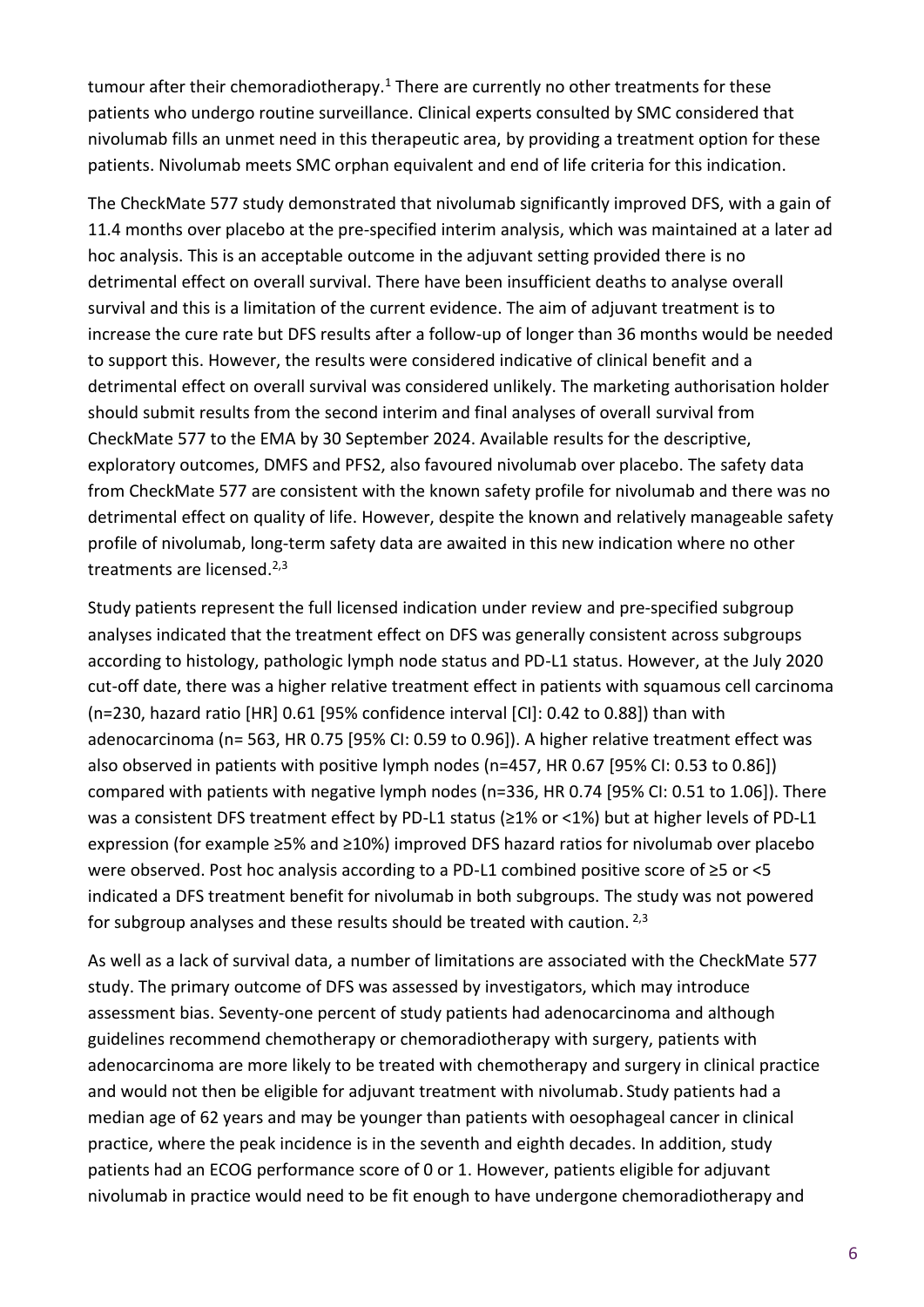surgery. CheckMate 577 included a small number of patients aged ≥75 years (n=42) and in this subgroup the DFS HR was less clear and detrimental (HR 1.64 [95% CI: 0.68 to 3.91]). The SPC notes that data for adjuvant oesophageal or gastro-oesophageal junction cancer aged ≥75 years are too limited to draw conclusions. Study patients had stage II or III oesophageal or gastrooesophageal junction cancer only and there is no evidence to support the adjuvant use of nivolumab in patients with stage IV resectable disease. Study patients had undergone major surgery within the previous 4 to 16 weeks and there is no evidence to support the use of adjuvant nivolumab starting more than 16 weeks after surgery.<sup>1-5</sup>

The introduction of nivolumab for this indication would offer patients with completely resected oesophageal or gastro-oesophageal junction cancer who have residual pathologic disease following prior neoadjuvant chemoradiotherapy, an active adjuvant treatment which may delay the time to disease recurrence. It is administered by intravenous infusion every 2 or 4 weeks for the first 16 weeks, and then every 4 weeks for up to one year. There are implications for patients and the service to administer treatment. Clinical experts consulted by SMC considered that nivolumab is a therapeutic advancement due to improvements in DFS and that the licensed indication would reflect the place in therapy in sufficiently fit patients.

### Summary of comparative health economic evidence

To support their economic case, the company submitted a cost utility analysis covering nivolumab's full licensed indication. Within the model, nivolumab monotherapy was compared to routine surveillance. The model structure was a semi-Markov model containing three mutually exclusive health states of disease free, recurred disease and dead. The semi-Markov structure allowed the probabilities of moving from one state to another to change over time. A weekly cycle length was employed over a 40-year time horizon.

All patients started in the disease free state from which they could move into the recurred disease state or the dead state. The probability of continuing to be disease free was modelled separately between the first 5 years of occupancy and all subsequent periods. Within the first 5 years, remaining alive and in the disease free state was based on a survival function, derived from individual patient level data from the CheckMate 577 study.<sup>3</sup> The company assessed a variety of statistical forms for this survival function, before selecting the generalised F function. Over the first 5 years after surgery, mortality was assumed to be higher than subsequent years and so individuals' movement from the disease free to dead state was modelled by a logistic regression, which again used CheckMate 577 data. After 5 years, patients in the disease free state were assumed to be "cured", and so had no risk of recurrence and the same risk of death as the general population.

The recurred disease state represented all cases of recurrence and did not differentiate between cancer histology or location of recurrence. From there, it was assumed that patients could only transition to death. Insufficient data were available from the CheckMate 577 study to model postregression survival. Instead, the submitting company used data from a retrospective follow-up study of patients with resected oesophageal cancer who had experience recurrence, Lou et al  $(2013).<sup>6</sup>$  A Gompertz survival function was applied to these data, and the same mortality rate was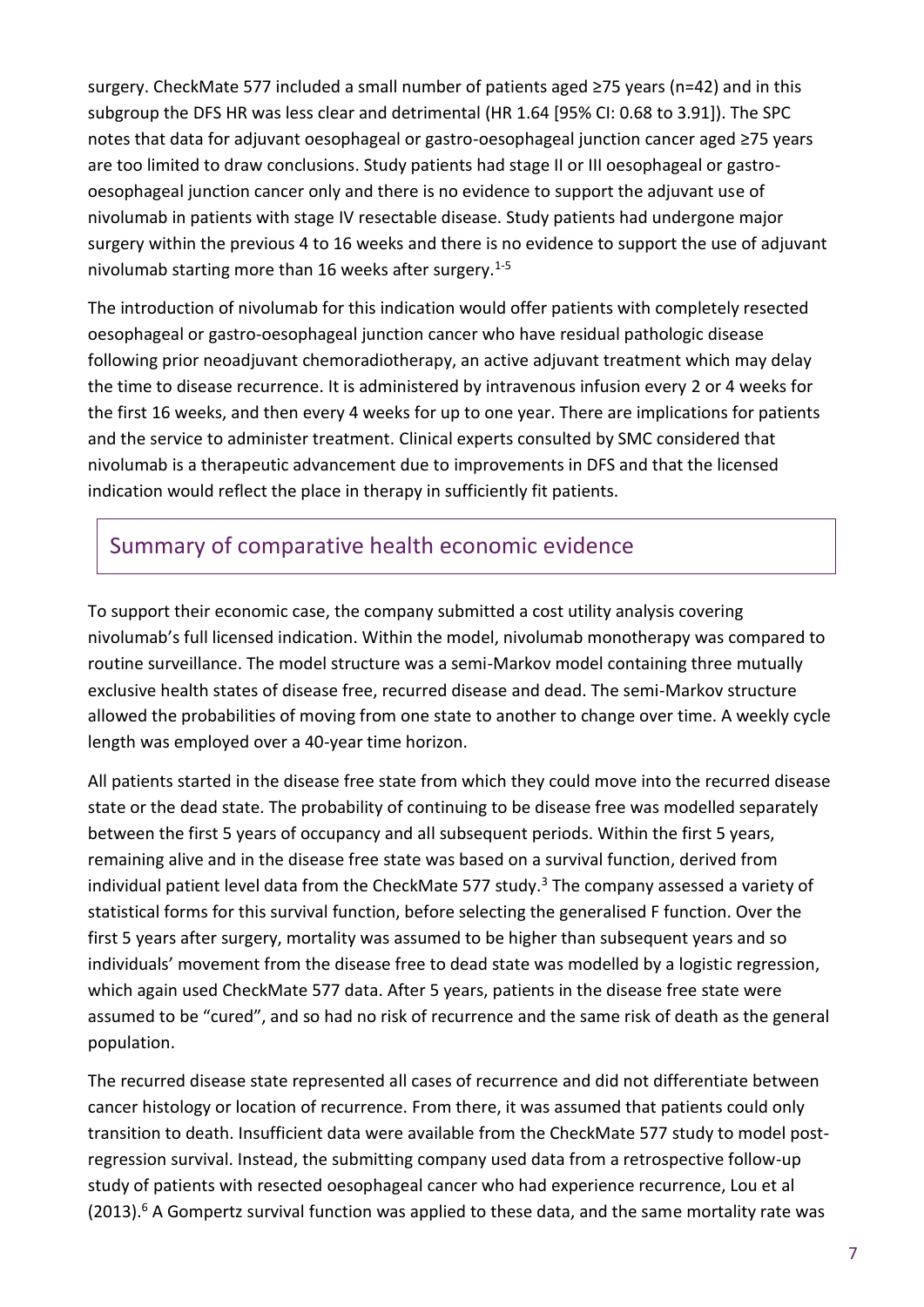used in each arm. This meant that nivolumab was assume to have no treatment effect after recurrence.

Quality of life data was collected within the CheckMate 577 study, but because of reliability and face validity issues, it was used in a way that made minimal impact upon the economic results. The utility value in the disease free state was capped at that for the general population, which started at 0.821, matched with the cohort starting age applied in the model. Because the estimates from the CheckMate 577 study sat above the general population, the age adjusted general population utility held throughout the model. The difference in utility values between the two arms of the study, while patients were on treatment, was used as a measure of adverse event related disutility of nivolumab treatment. Finally, utility values for the post-recurrence state were taken from the literature because of face validity issues with those collected as part of the study.

The model included acquisition and administration costs for nivolumab treatment and second line chemotherapy treatment. Routine surveillance was assumed to have no treatment costs. For wider costs, people in the disease free state were assumed to utilize CT scans with decreasing frequency the longer they remained disease free. Each CT scan was accompanied by some oncologists time. Those in the post-recurrence state were assumed to use consultations, imaging scans, blood tests, liver function tests, kidney function tests, hospitalisations and palliative case specialist nurse time. In addition, there was an end of life cost applied at the point of death.

A Patient Access Scheme (PAS) was submitted by the company and assessed by the Patient Access Scheme Assessment Group (PASAG) as acceptable for implementation in NHSScotland. Under the PAS, a discount was offered on the list price.

The base case economic analysis resulted in an incremental cost-effectiveness ratio of £17,043 per quality-adjusted life year.

As part of its submission, the company provided a range of additional scenarios, a selection of which are shown below:

| #              | <b>Base case description</b>                                                                                                             | <b>Scenario analysis description</b>                                                                                                     | <b>ICER</b>                                                    |
|----------------|------------------------------------------------------------------------------------------------------------------------------------------|------------------------------------------------------------------------------------------------------------------------------------------|----------------------------------------------------------------|
| 1              | Patients in the disease free state are<br>assumed to no longer be at risk of<br>recurrence or have elevated mortality<br>risk at 5 years | Patients in the disease free state are<br>assumed to no longer be at risk of<br>recurrence or have elevated<br>mortality risk at 3 years | £17,100                                                        |
| $\overline{2}$ | Cohort starting age                                                                                                                      | Cohort starting age $=$<br>Minus 20%<br><b>Plus 20%</b>                                                                                  | £10,907<br>£36,648                                             |
| 3              | Disease free survival curve -<br><b>Generalised F</b>                                                                                    | Disease free survival curve -<br>Log-normal two knot spline<br>Exponential<br>Gompertz<br>Log-logistic<br>Log-normal<br>Weibull          | £24,278<br>£24,389<br>£18,866<br>£18,183<br>£17,132<br>£18,709 |

#### **Table 3: Scenario analysis results (using PAS price)**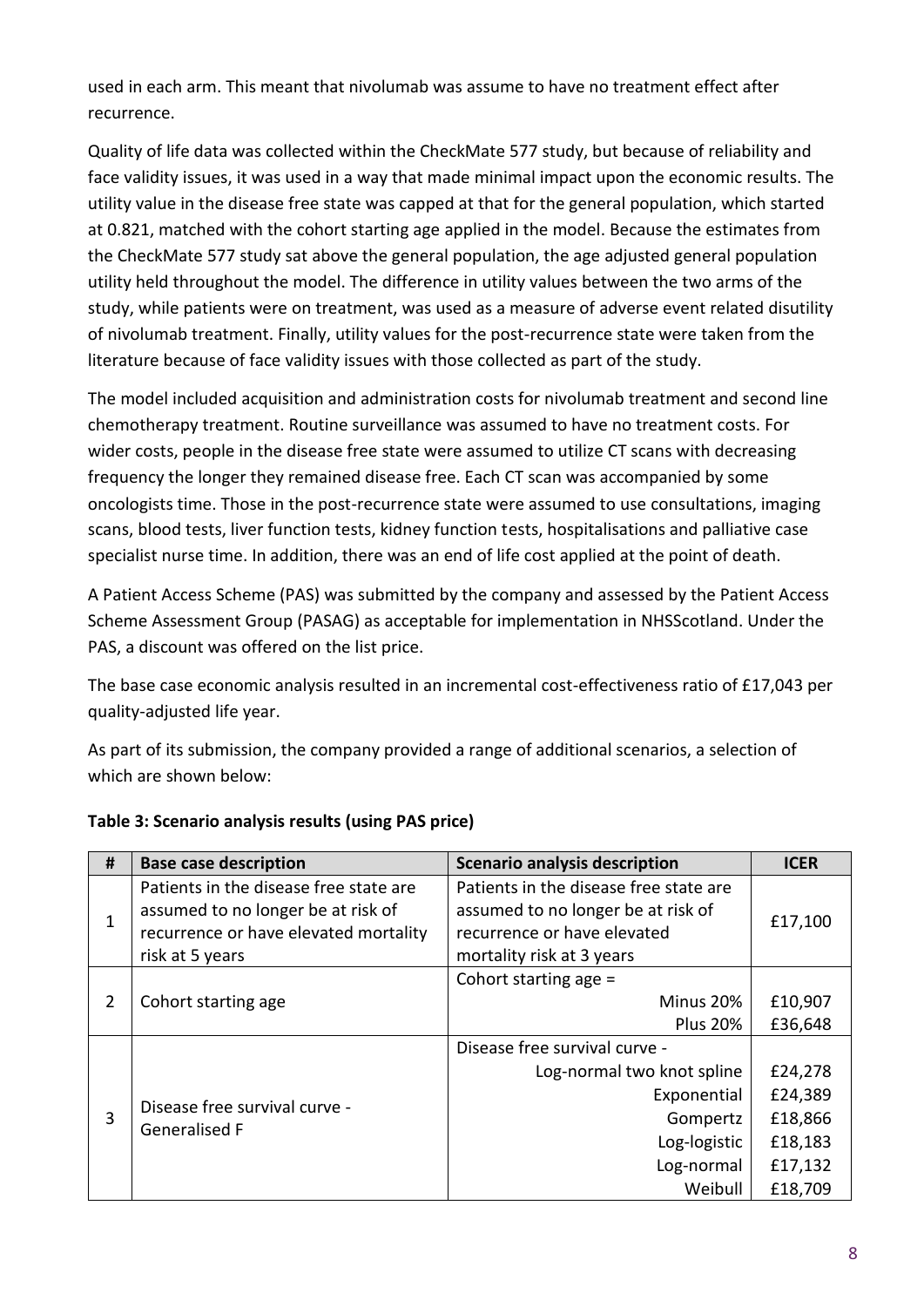|   |                                      | Post regression survival curve - |         |
|---|--------------------------------------|----------------------------------|---------|
| 4 |                                      | Exponential                      | £17,380 |
|   | Post regression survival curve -     | Generalised gamma                | £17,253 |
|   | Gompertz                             | Log-logistic                     | £17,465 |
|   |                                      | Log-normal                       | £17,292 |
|   |                                      | Weibull                          | £17,332 |
|   | Medicine administration costs based  | Medicine administration cost     |         |
| 5 | on the SB12Z HRG (£252.73) and       | weighted average of SB14Z and    | £12,688 |
|   | second line medicine costs from eMIT | SB15Z (£369.84) and second line  |         |
|   |                                      | medicine costs from BNF          |         |

The strengths of the analysis were:

- The modelling approach was appropriate and was supported by a literature review of previous evaluations.
- The data used to model the disease free state came from a large, well conducted RCT.
- The ICER demonstrated reasonable stability across numerous factors.

The limitations of the analysis were:

- Experts consulted by SMC highlighted that use of nivolumab may result in patients switching from chemotherapy to chemoradiotherapy to meet nivolumab's licence. The cost implications of this in Scottish practice are unknown and it was not featured in the economic modelling.
- There was some uncertainty on the extrapolation of the disease free survival. The use of alternative survival functions with very similar fit over the study period, but with differing levels of projected survival at the 5-year mark (e.g. the log-normal two knot spline, see Scenario 5 in the table above) result in large differences in the ICER.
- The submission underestimated administration costs and second line treatment costs. Adopting alternative costs lowers the ICER (see Scenario 5).
- There was some uncertainty on the duration and make-up of second line treatment. The model assumes that patients in the recurred disease state receive second line treatment for the remainders of their lives, which may be inappropriate. Additionally, it may be that nivolumab is used in second line treatment across both arms. Neither of these options were explored in scenario analysis, but the implications were expected to be small.

Despite these limitations, the economic case for nivolumab was demonstrated.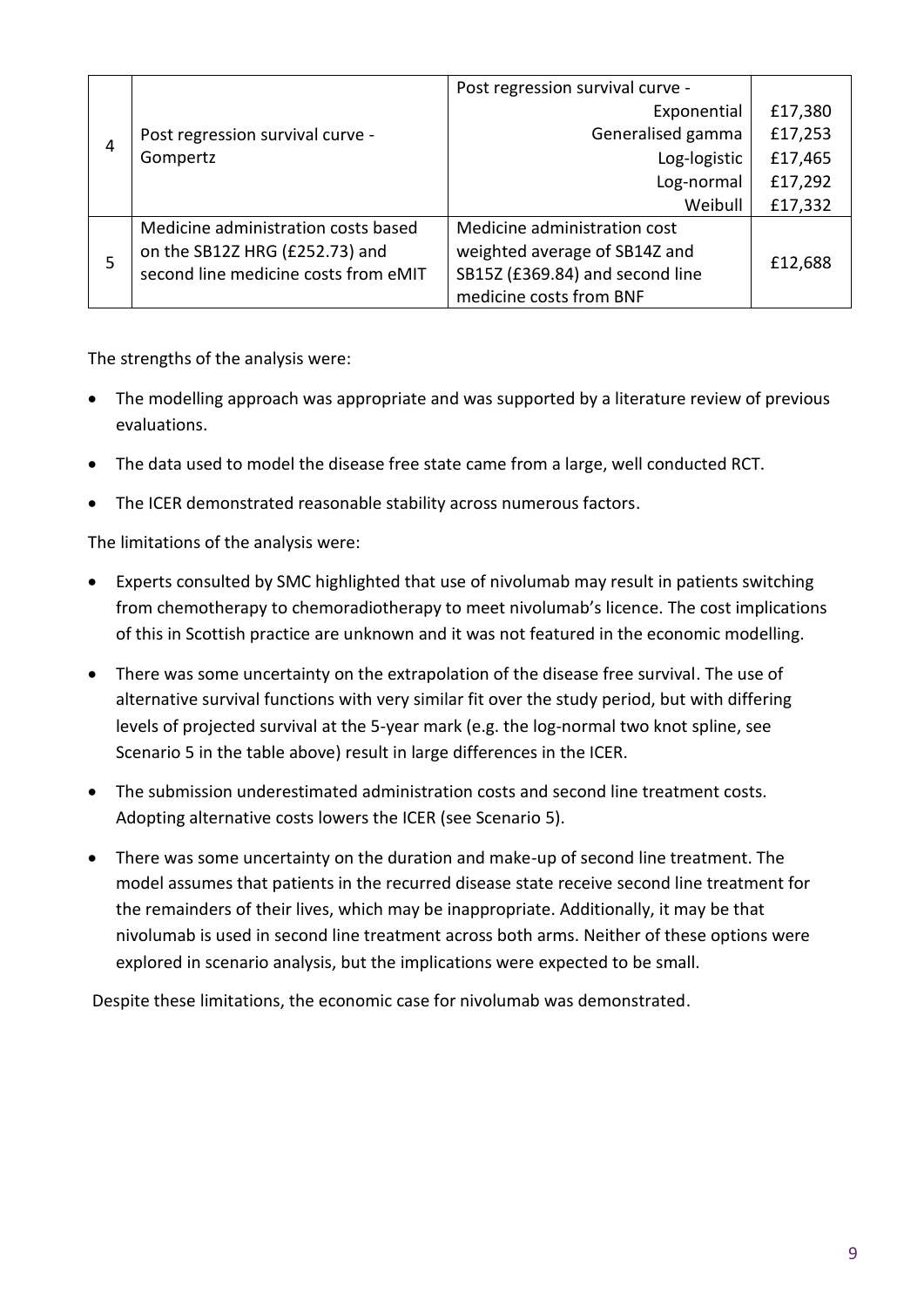### Summary of patient and carer involvement

The following information reflects the views of the specified Patient Groups.

- We received patient group submissions from OCHRE and Guts UK Charity, which are both registered charities.
- OCHRE has not received any pharmaceutical company funding in the past two years. Guts UK Charity has received 1.2% pharmaceutical company funding in the past two years, with none from the submitting company.
- Oesophageal cancer is recognised as a hard-to-treat cancer. It is one of Scotland's least survivable cancers and is the fifth most common cause of cancer death in Scotland despite being only the eleventh most common cancer. The symptoms and the poor likelihood of recovery mean that the burden and impact of OC/GEJ cancer on patients and their families are high.
- New medicines recently approved are only suitable for a very small number of patients which greatly adds to the psychological burden of diagnosis. This is the fourth new medicine submission that the oesophageal cancer charity has been invited to make in the twenty years of its existence. This is a clear and disheartening demonstration of how few options exist for these patients and how little progress has been made in improving treatment.
- Patients who are well enough to receive oesophageal re-sectioning face not only a long period of recovery but also life altering side effects permanently affecting their ability to eat, drink and sleep. The risk of recurrence after chemoradiotherapy and surgery is high, particularly for the approximately 75% patients where some of the cancer remains after treatment.
- This medicine could improve outcomes for suitable patients and clinical trials indicate the potential for another year of life after post-operative relapse. Patient informed choice in palliative treatment is very important to ensure that treatment is focused on the wishes of the person and their family. The importance of a treatment option that can reduce tumour growth and may provide improvement in quality of life should not be underestimated.

## Additional information: guidelines and protocols

The National Institute for Health and Care Excellence (NICE) published national guideline 83 "Oesophago-gastric cancer: assessment and management in adults" in January 2018.<sup>4</sup> For patients with localised oesophageal and gastro-oesophageal junction adenocarcinoma who are going to have surgical resection, the guideline recommends a choice of chemotherapy, before or before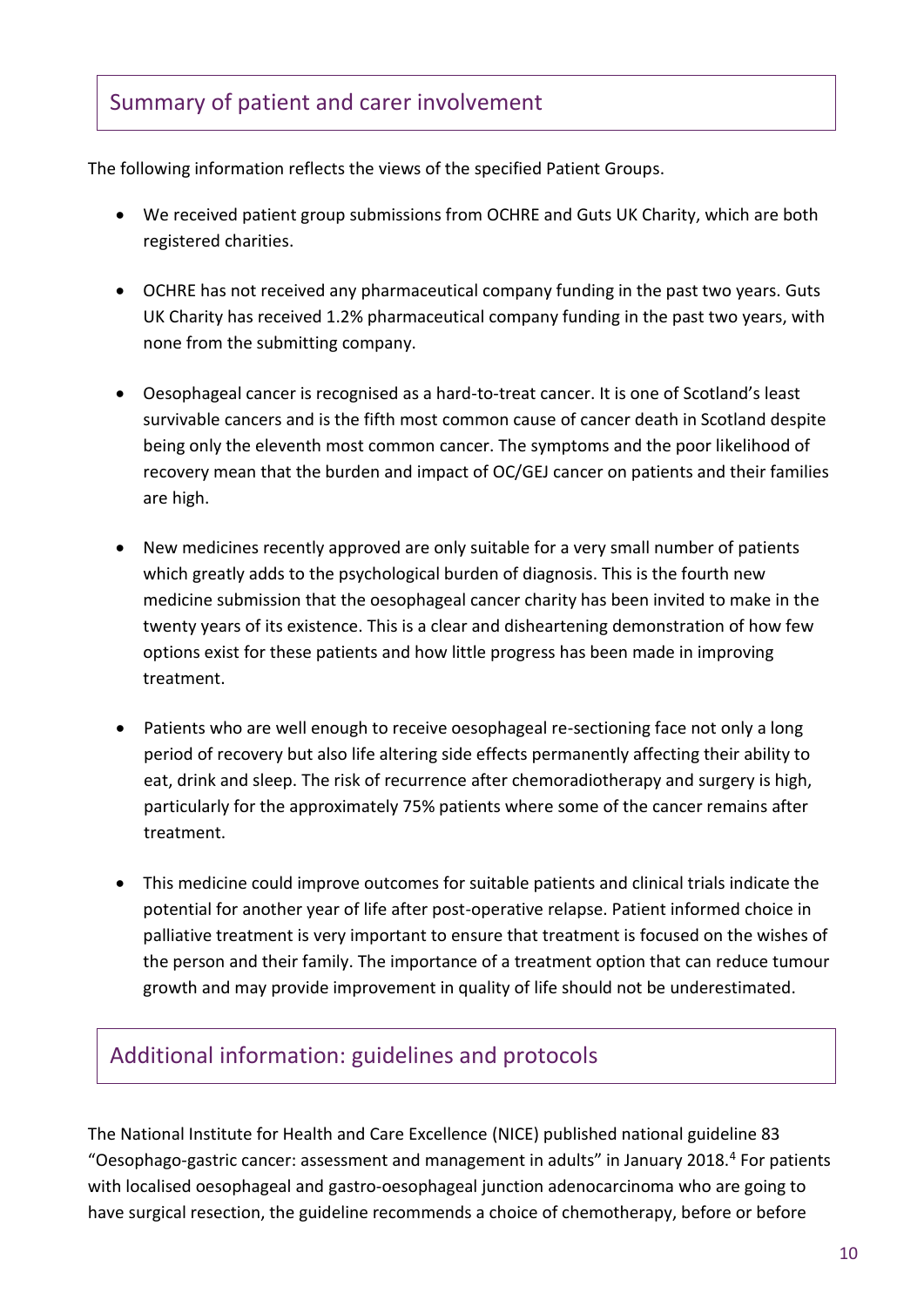and after surgery, or chemoradiotherapy before surgery. The choice should be made after discussing the benefits, risks and consequences of each option with patient and those important to them. If available, patients should also be encouraged to join relevant clinical trials.

For patients with resectable, non-metastatic squamous cell carcinoma of the oesophagus, the guideline recommends a choice of radical chemoradiotherapy alone or chemoradiotherapy before surgery. The benefits, risks and consequences of each option should be discussed with the patient and those important to them. For patients who have no symptoms or evidence of residual disease after treatment for oesophago-gastric cancer with curative intent should be provided information about symptoms of recurrence and offered rapid access to the oesophago-gastric multidisciplinary team if they develop and routine follow-up or surveillance is not recommended to detect recurrent disease.

The European Society for Medical Oncology (ESMO) published "Oesophageal cancer: ESMO clinical practice guidelines for diagnosis, treatment and follow-up" in August 2016.<sup>5</sup> The guideline states that the main factors for selecting primary therapy are tumour stage and location, histology and patient's performance status and co-morbidities. For patient with locally advanced adenocarcinoma, the guideline recommends either neoadjuvant chemoradiotherapy or perioperative chemotherapy with surgery. For patients with locally advanced squamous cell carcinoma, the guideline recommends either neoadjuvant chemoradiotherapy followed by surgery or definitive chemotherapy followed by 3-monthly follow-up and salvage surgery on as an option for incomplete response or relapse.

These guidelines predate the availability of nivolumab for this indication.

## Additional information: comparators

#### Routine surveillance.

#### Additional information: list price of medicine under review

| Medicine  | Dose Regimen                                                                                                                                                                           | Cost per year $(E)$ |
|-----------|----------------------------------------------------------------------------------------------------------------------------------------------------------------------------------------|---------------------|
| nivolumab | By intravenous infusion, 240mg every 2 weeks or<br>480mg every 4 weeks for the first 16 weeks,<br>followed by 480mg every 4 weeks. Maximum<br>adjuvant treatment duration is 12 months | Up to 68,458        |

*Costs from BNF online on 31 January 2022. Costs calculated using the full cost of vials/ampoules assuming wastage. Costs do not take patient access schemes into consideration.*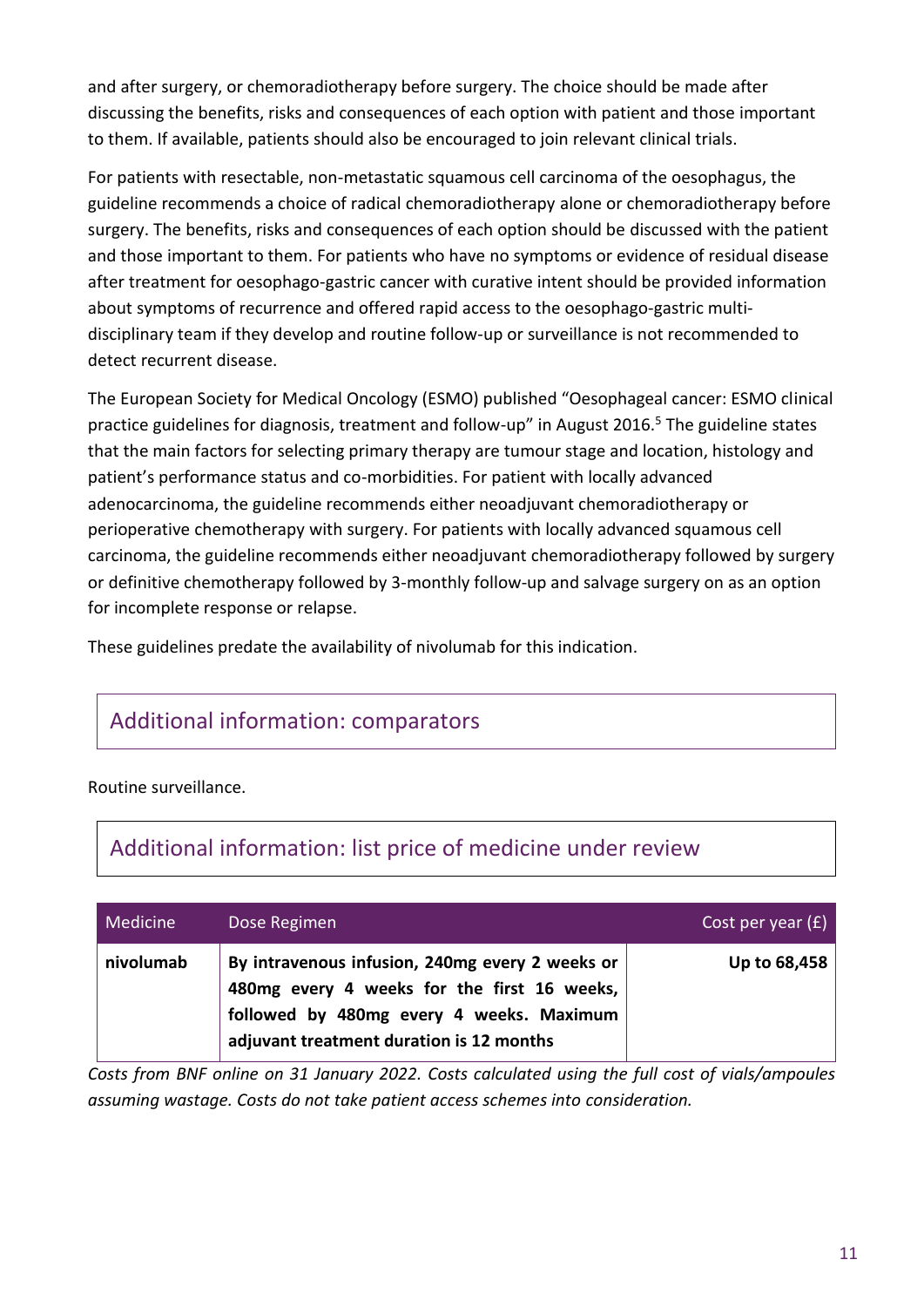# Additional information: budget impact

The submitting company estimated there would be 22 patients eligible for treatment with nivolumab in each year.

SMC is unable to publish the with PAS budget impact due to commercial in confidence issues. A budget impact template is provided in confidence to NHS health boards to enable them to estimate the predicted budget with the PAS. This template does not incorporate any PAS discounts associated with comparator medicines or PAS associated with medicines used in a combination regimen.

*[Other data were also assessed but remain confidential.\\*](https://www.scottishmedicines.org.uk/media/3572/20180710-release-of-company-data.pdf)*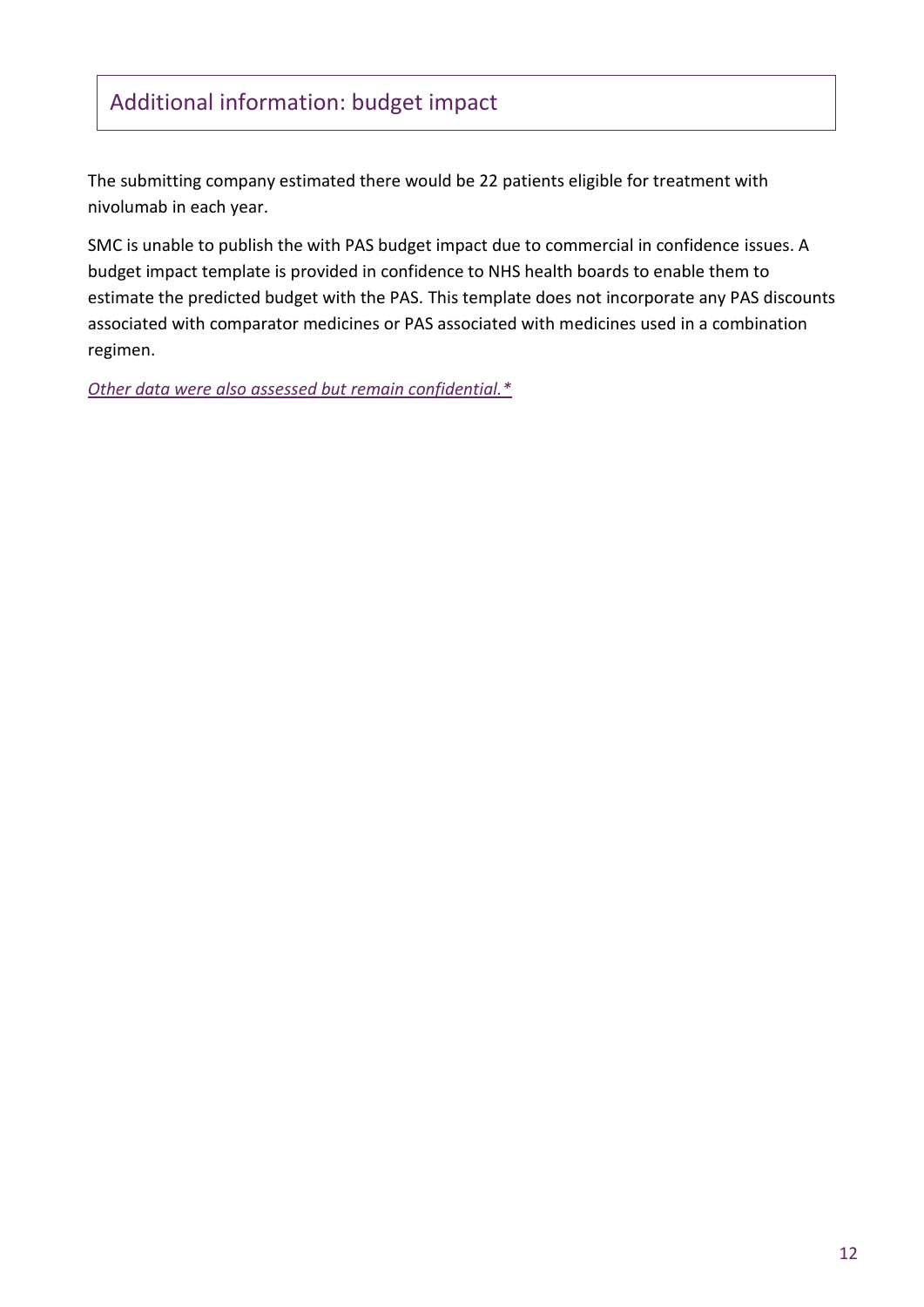#### **References**

- 1. Bristol-Myers Squibb Pharmaceuticals Limited. Nivolumab 10mg/mL concentrate for solution for infusion (Opdivo®), summary of product characteristics. Electronic Medicines Compendium www.medicines.org.uk/emc/ Last updated 16 January 2022
- 2. European Medicines Agency (EMA) European Public Assessment Report. Nivolumab (Opdivo®). 24 June 2021, EMEA/H/C/003985/II/0095. [www.ema.europa.eu](http://www.ema.europa.eu/)
- 3. Kelly RJ, Ajani JA, Kuzdzal J, Zander T, Van Cutsem E et al. Adjuvant nivolumab in resected esophageal or gastro-esophageal junction cancer. N Engl J Med 2021; 384: 1191-203.
- 4. National Institute for Health and Care Excellence (NICE). NICE Guideline 83. Oesophago-gastric cancer: assessment and management in adults. Published 24 January 2018 www.nice.org.uk
- 5. Lordick F, Mariette C, Haustermans K, Obermannova R, Arnold D et al. Oesophageal cancer: ESMO clinical practice guidelines for diagnosis, treatment and follow-up. Ann Oncol 2016; 27 (Suppl 5): v50-v57.
- 6. Lou F, Sima CS, Adusumilli PS, Bains MS, Sarkaria IS et al. Esophageal cancer recurrence patterns and implications for surveillance. J Thorac Oncol. 2013; 8 (12): 1558-62.

This assessment is based on data submitted by the applicant company up to and including 11 March 2022.

#### *\*Agreement between the Association of the British Pharmaceutical Industry (ABPI) and the SMC on guidelines for the release of company data into the public domain during a health technology appraisal: [http://www.scottishmedicines.org.uk/About\\_SMC/Policy](http://www.scottishmedicines.org.uk/About_SMC/Policy)*

Medicine prices are those available at the time the papers were issued to SMC for consideration. SMC is aware that for some hospital-only products national or local contracts may be in place for comparator products that can significantly reduce the acquisition cost to Health Boards. These contract prices are commercial in confidence and cannot be put in the public domain, including via the SMC Detailed Advice Document. Area Drug and Therapeutics Committees and NHS Boards are therefore asked to consider contract pricing when reviewing advice on medicines accepted by SMC.

Patient access schemes: A patient access scheme is a scheme proposed by a pharmaceutical company in order to improve the cost-effectiveness of a medicine and enable patients to receive access to cost-effective innovative medicines. A Patient Access Scheme Assessment Group (PASAG), established under the auspices of NHS National Services Scotland reviews and advises NHSScotland on the feasibility of proposed schemes for implementation. The PASAG operates separately from SMC in order to maintain the integrity and independence of the assessment process of the SMC. When SMC accepts a medicine for use in NHSScotland on the basis of a patient access scheme that has been considered feasible by PASAG, a set of guidance notes on the operation of the scheme will be circulated to Area Drug and Therapeutics Committees and NHS Boards prior to publication of SMC advice.

#### **Advice context:**

*No part of this advice may be used without the whole of the advice being quoted in full.*